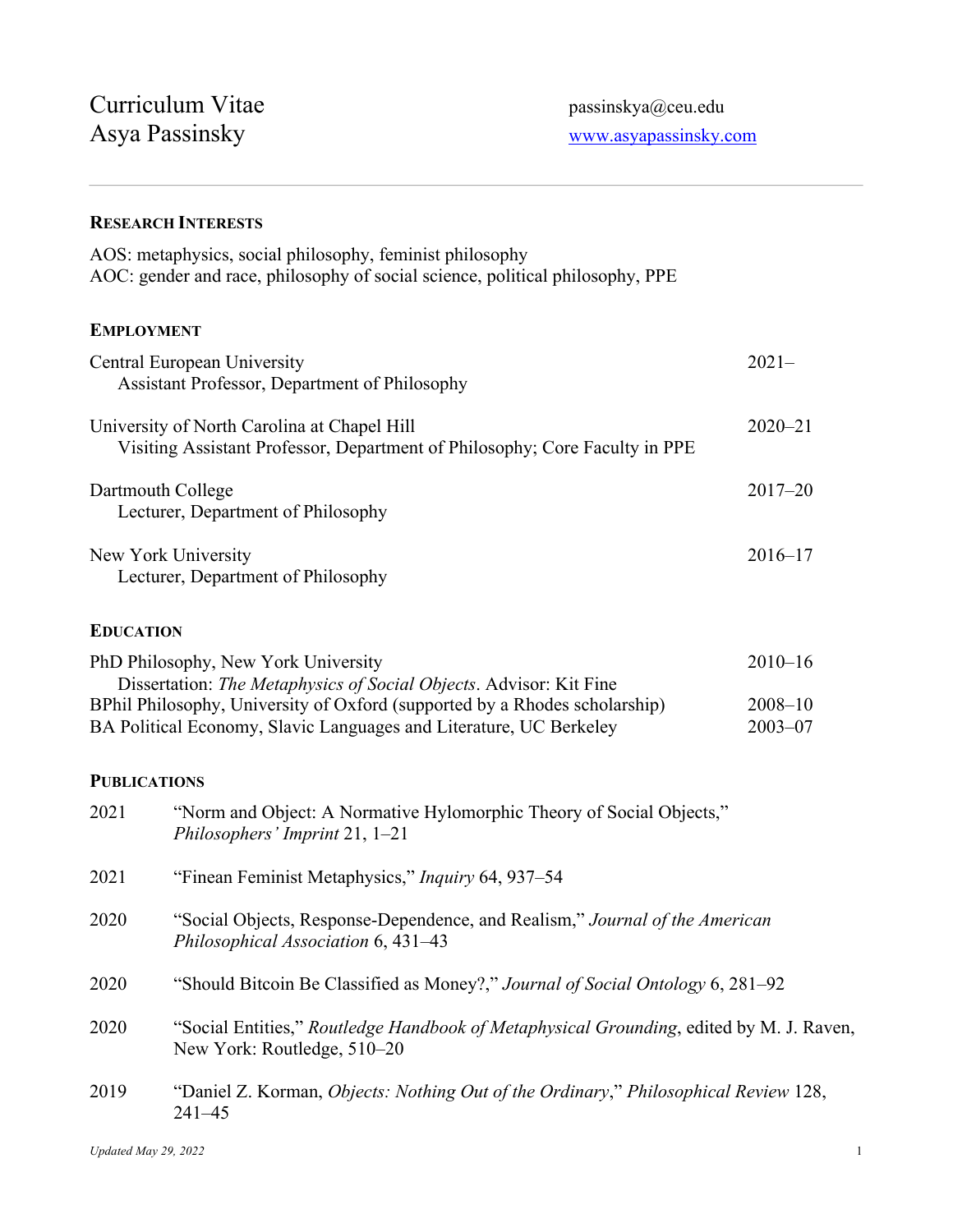#### **WORK IN PROGRESS**

- "Cryptocurrency: Commodity or Credit?," in preparation for *The Philosophy of Money and Finance*, under contract with OUP, edited by J. Sandberg and L. Warenski
- "Collective Acceptance and Attitudes," in preparation for *Oxford Handbook of Social Ontology*, edited by S. Collins, B. Epstein, S. Haslanger, and H. B. Schmid
- "Artifacts, Artworks, and Social Objects," in preparation for *Routledge Handbook of Essence*, edited by K. Koslicki and M. J. Raven
- "Social Kind Essentialism"
- "Social Construction and Meta-Ground"
- *Social Objects* (monograph)

## **TALKS & COMMENTS**

"A Normative Hylomorphic Theory of the State"

• The Ontology of Politics: Institutions, Movements, Agents, Action, and Power, University of Groningen, Groningen, June 2022

Comments on Jade Fletcher, "Realism and Debunking about Social Kinds"

• 2022 Social Metaphysics Conference, Duke University, Durham, June 2022

"Cryptocurrency: Commodity or Credit?"

• Ontology of Finance Workshop, SUNY Buffalo, Online, May 2022

Comments on Hans Bernhard Schmid, *We, Together: The Social Ontology of Us*

• Mind and Society Discussion Group, University of Vienna, Vienna, March 2022

"Social Kind Essentialism"

- APSE-CEU-IVC Talks, Online, Institute Vienna Circle, Central European University, and University of Vienna, Vienna, December 2021
- Barcelona Seminar in Social Metaphysics, University of Barcelona, Online, October 2021
- 2021 Social Metaphysics Conference, North Carolina State University and University of North Carolina, Chapel Hill, Online, June 2021
- Re-Evaluating Social Essences Workshop, University of Victoria, Online, April 2021
- Early Career Social Metaphysics Workshop, North Carolina State University and University of North Carolina, Chapel Hill, Online, July 2020
- 2020 Social Ontology Conference, University of Neuchatel, Online, July 2020 (as "An Essentialist Framework for Social Ontology")
- 20<sup>th</sup> Inland Northwest Philosophy Conference/Metaphysics on the Mountain 3, Boise State University, Online, July 2020

"Is Social Construction Grounding?"

- Vienna Language and Mind Group, Central European University and University of Vienna, Online, November 2021
- 2021 Social Ontology Conference, University of California, San Diego, Online, August 2021

"Artifacts, Artworks, and Social Objects"

• Routledge Handbook of Essence Workshop, University of Neuchatel, Online, July 2021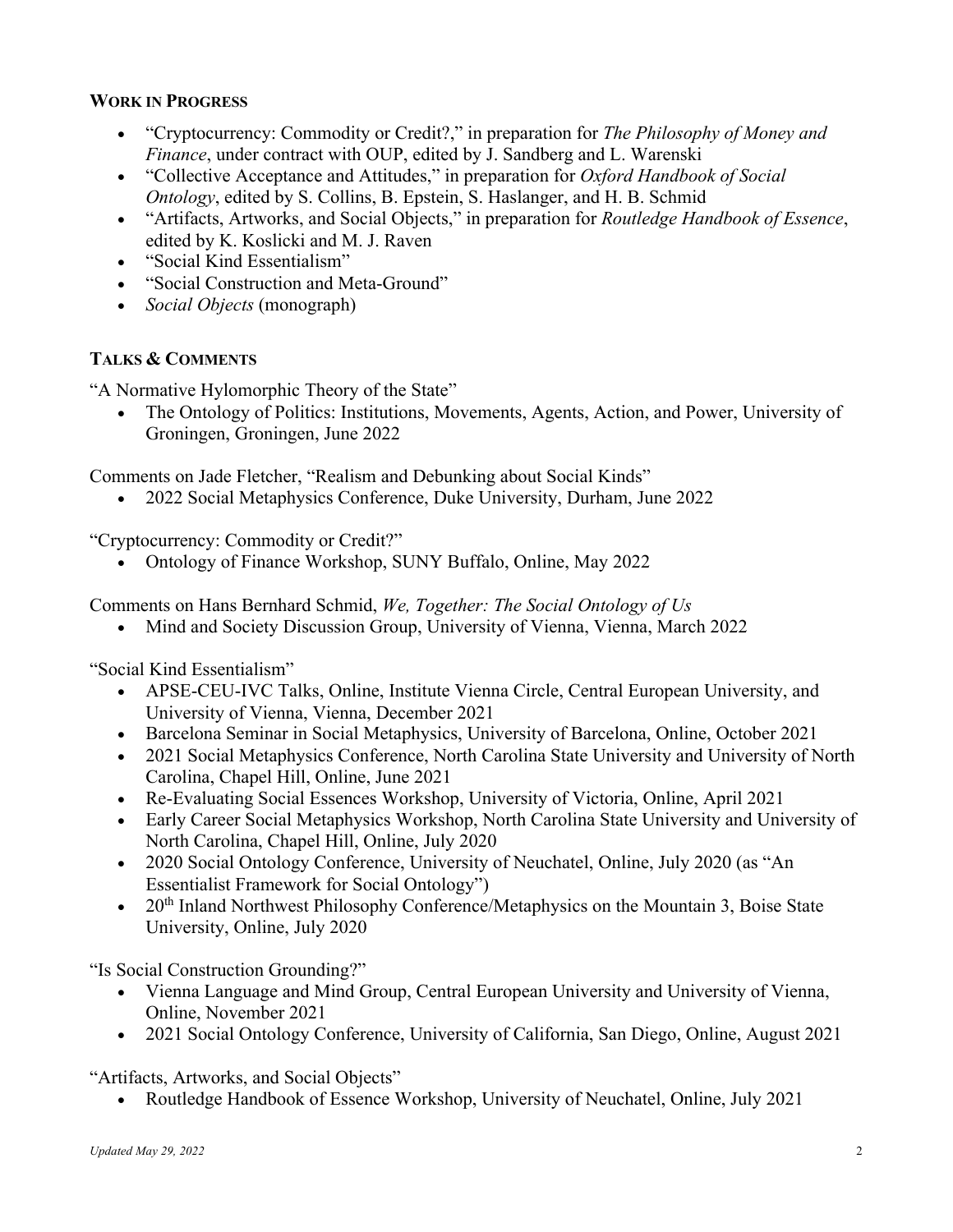"Norm and Object: A Normative Hylomorphic Theory of Social Objects"

- CEU In-House Doctoral Conference, Keynote Talk, Central European University, Vienna, November 2021
- Jennifer Wang's Graduate Seminar on "Metaphysics of Social Reality," Simon Fraser University, Online, April 2021
- UCLA Legal Theory Workshop, University of California, Los Angeles, Online, March 2021
- UCSB Philosophy Department Colloquium, University of California, Santa Barbara, Online, February 2021
- Chapel Hill PPE Workshop, University of North Carolina, Chapel Hill, Online, August 2020
- Early Career Metaphysics Workshop, Lehigh University, Bethlehem, April 2019
- Work in Progress Seminar, Dartmouth College, Hanover, April 2019
- Metaphysics Reading Group, Rutgers University, New Brunswick, October 2018
- 2018 Social Ontology Conference, Tufts University, Boston, August 2018 (as "A Hylomorphic Theory of Social Objects")
- 2017 Hylomorphism Conference, Banff Centre, Banff, May 2017 (as "A Hylomorphic Theory of Social Objects")

Comments on Tim Juvshik, "Good 'Cat,' Bad 'Act'"

• Colloquium on "Metaphysics," Pacific Division Meeting of the American Philosophical Association, Online, April 2021

"Finean Feminist Metaphysics"

- Jennifer Wang's Graduate Seminar on "Metaphysics of Social Reality," Simon Fraser University, Online, February 2021
- Workshop on Gender and Philosophy, Massachusetts Institute of Technology, Boston, January 2019

Comments on Scott Altman, "Selling Silence: The Morality of Sexual Harassment NDAs"

• Legal Philosophy Workshop, University of Southern California, Online, June 2020

"Is Bitcoin Money?"

- Conference on "Money: What Is It? How Should It Function?" University of Groningen, Groningen, November 2019
- 2019 Social Ontology Conference, Tampere University, Tampere, August 2019

"Money as Metaphysically Reflexive"

• Panel on "The Metaphysics of Money," 2019 Philosophy, Politics, and Economics Society Meeting, New Orleans, March 2019

Comments on Louis de Rosset, "The Nonreductivist's Trouble with Explanation"

• Dartmouth/UVM Workshop, University of Vermont, Burlington, November 2018

"Social Objects, Response-Dependence, and Realism"

- Language and Essence Conference, University of Victoria, Victoria, October 2018
- Work in Progress Seminar, Dartmouth College, Hanover, September 2017
- Logic and Metaphysics Workshop, City University of New York, New York, May 2016 (as "A Response-Dependent Theory of Social Objects")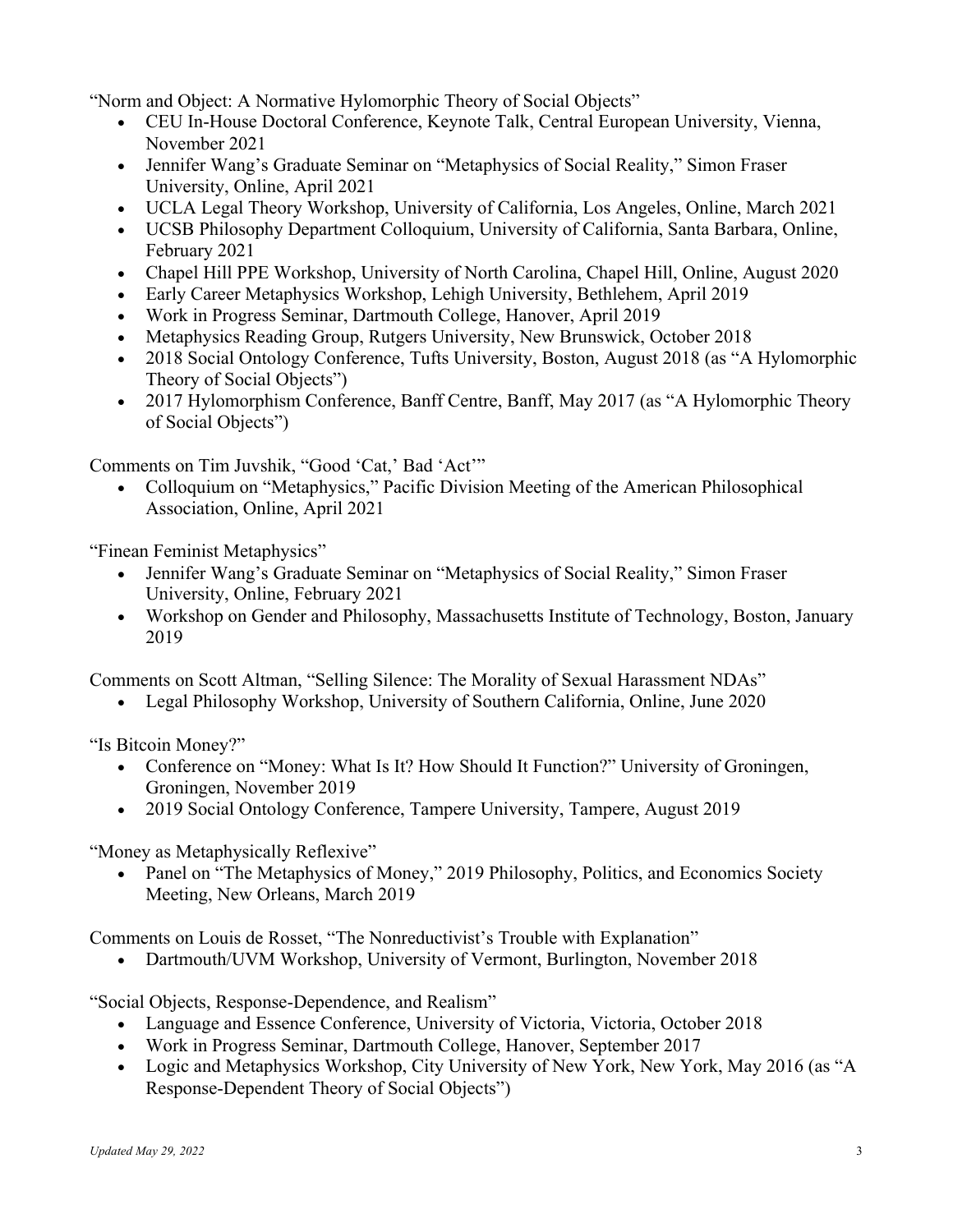"Social Entities"

• Workshop on Metaphysical Grounding, Hamburg, May 2018

Comments on Nurbay Irmak, "The Problem of Abstract Artifacts"

• Colloquium on "Social Ontology," Pacific Division Meeting of the American Philosophical Association, San Diego, March 2018

"The Ontology of Borders"

• The Thought Project, Dartmouth College, Hanover, February 2018

Comments on Jessica Wilson, "The Metaphysical Emergence of Material Artifacts"

• Symposium on "Metaphysics of Artifacts," Pacific Division Meeting of the American Philosophical Association, San Francisco, April 2016

"Norm and Object: A Normative Theory of Social Objects"

- Departmental Talk, Franklin and Marshall College, Lancaster, February 2016
- Graduate Student Conference on "Normativity and the Human Sciences," City University of New York, New York, April 2015
- Colloquium on "Objects," Pacific Division Meeting of the American Philosophical Association, Vancouver, April 2015
- Workshop on "Artifacts and Artifact Talk: Cognitive and Semantic Aspects," University of Padua, Padua, June 2014
- Eidos Metaphysics Seminar, University of Neuchatel, Neuchatel, May 2014

"The Creation and Destruction of Social Objects"

- Colloquium in Theoretical Philosophy, Humboldt University, Berlin, June 2015
- Graduate Student Conference on "Social Structures: Social Ontology & Feminist Metaphysics and Epistemology," Princeton University, Princeton, April 2015

"The Metaphysics of Social Objects"

- Workshop for Women in Metaphysics, Rochester, May 2013
- Doc'in Nicod Seminar, Institut Jean Nicod, Paris, May 2013
- Eidos Metaphysics Seminar, University of Geneva, Geneva, April 2013

"Economics and Social Ontology"

• Collective Intentionality VI, University of California, Berkeley, Berkeley, July 2008

### **TEACHING**

 $U =$  undergraduate,  $G =$  graduate

| $At$ CEU:                         |             |
|-----------------------------------|-------------|
| Aristotelian Metaphysics (G)      | Fall 2022   |
| Critical Reasoning (U)            | Fall 2022   |
| Social Metaphysics (G)            | Winter 2022 |
| Philosophy of Gender and Race (G) | Fall 2021   |
| Philosophy of Social Science (U)  | Fall 2021   |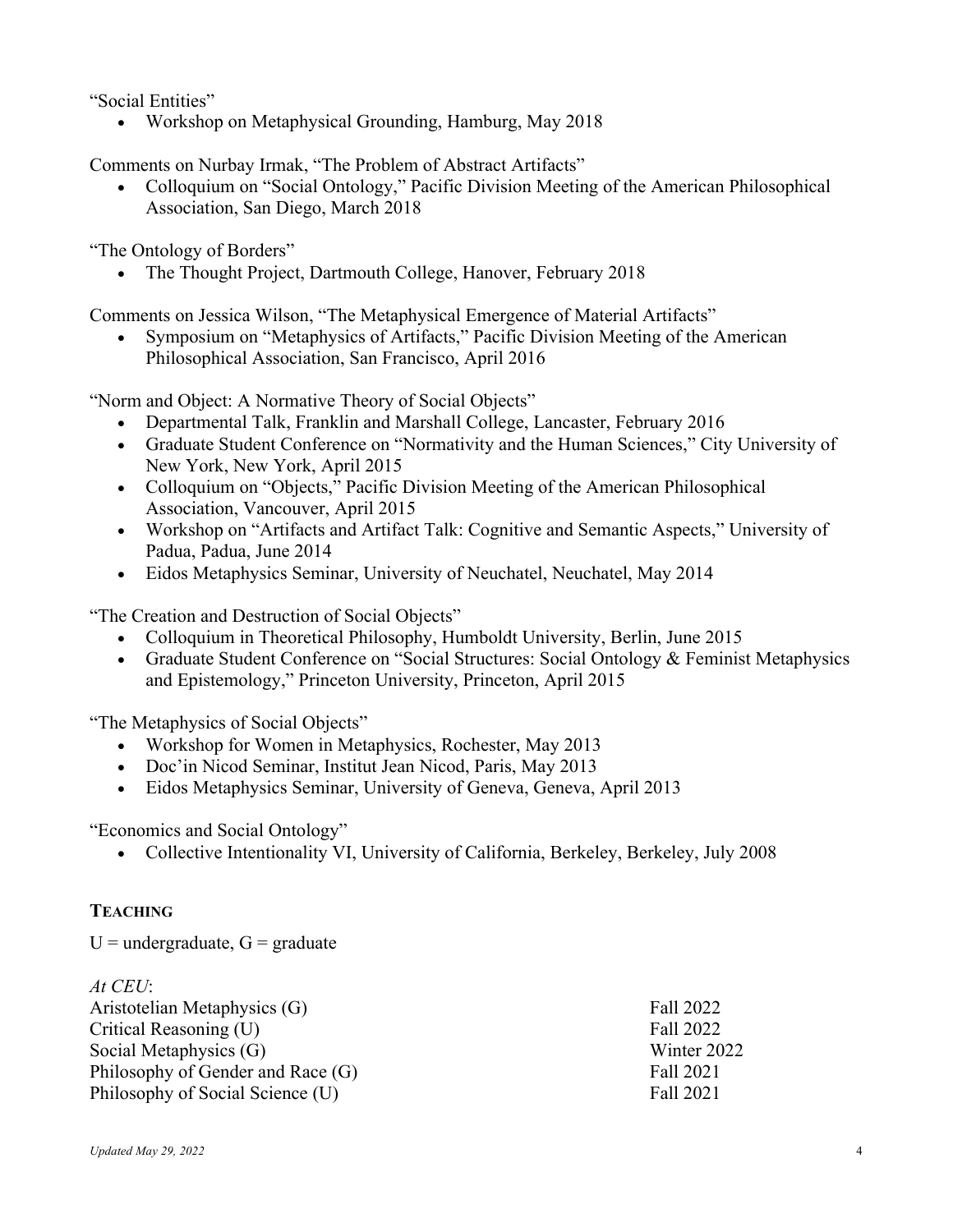*At UNC Chapel Hill*: Justice, Rights, and the Common Good (U) Spring 2021 Gateway to Philosophy, Politics, and Economics (U) Fall 2020

*At Dartmouth*: Philosophy and Economics (U) Spring: 2018, 2019, 2020 Philosophy and Gender (U) Winter 2019 The Social World (U) Fall 2018 Philosophy of Race, Gender, and Sexuality (U) Winter 2018 Ethics of Freedom, Paternalism, and Intervention (U) Fall 2017

*At NYU:*   $Logic (U)$  Fall 2016, Spring 2017 Philosophy of Science (U) Summer 2014

**STUDENT ADVISING AND EXAMINING** 

*At CEU:* 

- Maarten van Doorn, PhD student, Internal Examiner for PhD Defense, 2022
- Denis Kazankov, PhD student, First Year Advisor, 2021–22
- James Luong, MA student, MA Thesis Supervisor, 2021–22

#### **DEPARTMENTAL SERVICE**

*At CEU:* 

- MA Graduate Admissions Committee, Member, 2021–22
- Committee on Academic Integrity, Member, 2021–22
- 2<sup>nd</sup> CEU Undergraduate Philosophy Essay Competition, Faculty Judge, 2021

#### **PROFESSIONAL SERVICE AND ACTIVITIES**

Refereeing: *Analytic Philosophy, Australasian Journal of Philosophy, Canadian Journal of Philosophy, Canadian Philosophy Association Congress, Dialectica, Hypatia, Inquiry, Journal of Social Ontology, Journal of Social Philosophy, Journal of the American Philosophical Association, Metaphysics (x2), Pacific Philosophical Quarterly, Philosophers' Imprint, Philosophical Quarterly, Philosophical Review;* 

*2021 Meeting of the PPE Society, Conference on Essentialism and Anti-Essentialism, Institute for Advanced Study at CEU (x2), Social Ontology/Collective Intentionality 2022 Conference, Swiss National Science Foundation*

Committee Work:

• Nominating Committee of the International Social Ontology Society, Member, 2022

Aesthetics (U) Summer 2013, Spring 2017